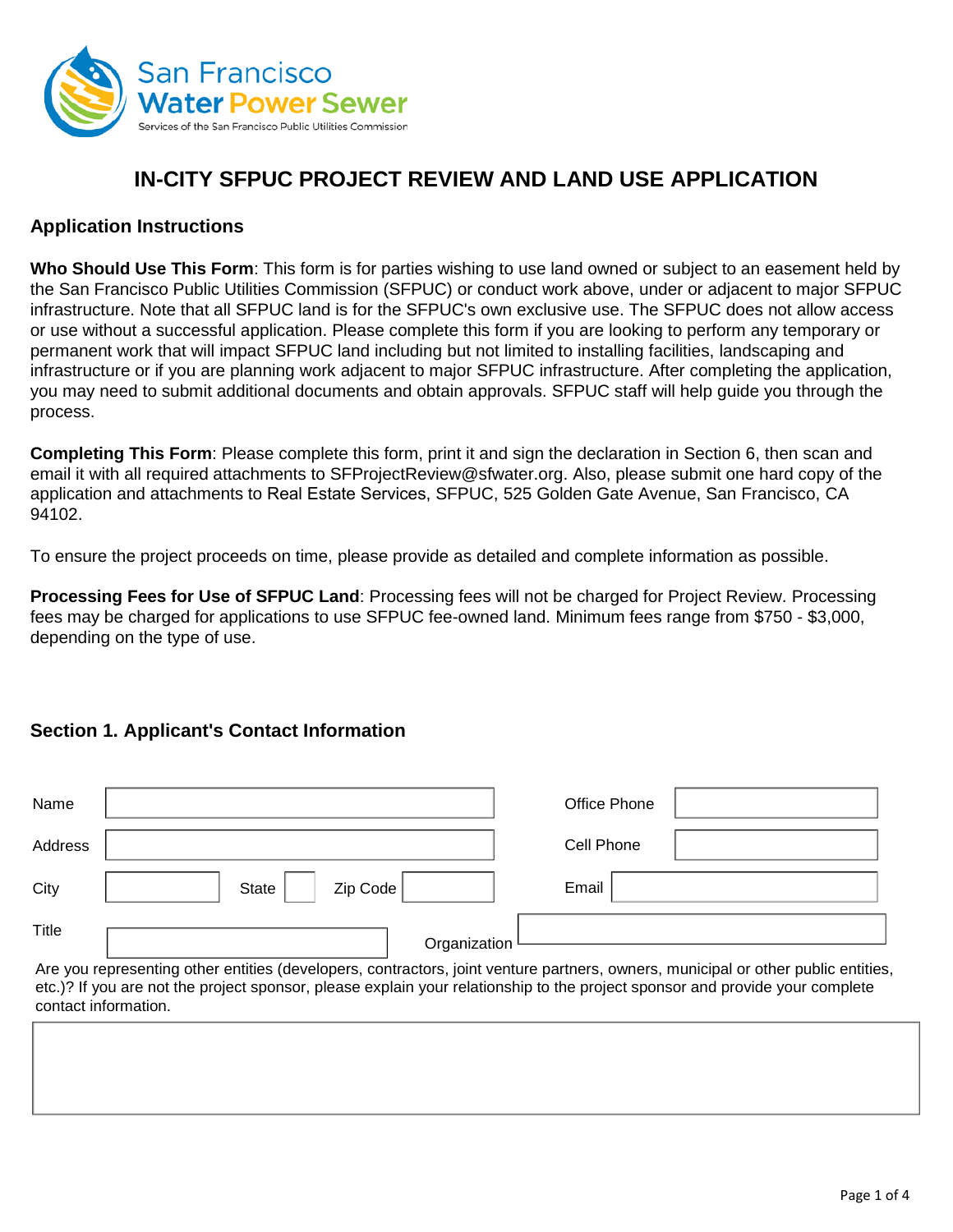## **Section 2. Site Information**

| Site Address or Physical Location:                                                                                                                                                    |  |  |  |  |
|---------------------------------------------------------------------------------------------------------------------------------------------------------------------------------------|--|--|--|--|
| APN (block & lot), if known:                                                                                                                                                          |  |  |  |  |
| For SFPUC use only:<br>○Fee-Owned<br>◯ Public ROW<br>○Easement<br>◯ Other                                                                                                             |  |  |  |  |
| Water<br>Wastewater<br>Power                                                                                                                                                          |  |  |  |  |
| <b>Section 3. Land Use/Project Information</b>                                                                                                                                        |  |  |  |  |
| A. Proposed Use of Site:<br>i. Work above, under or adjacent to (check all that apply):                                                                                               |  |  |  |  |
| Water Infrastructure<br>Power Infrastructure<br>Not Applicable<br>Wastewater Infrastructure                                                                                           |  |  |  |  |
| ii. Type of Work or Land Use (check all that apply):<br>Please either attach a detailed description of checked items or integrate the items into a comprehensive project description. |  |  |  |  |
| New Construction<br>Demolition<br>Change of Use<br>Utility installation<br>Alteration                                                                                                 |  |  |  |  |
| Work in a public street<br>Drainage facilities<br>Potholing, trenching, or excavation                                                                                                 |  |  |  |  |
| Chemical and fuel storage during construction, maintenance and operation<br>Landscaping or horticultural activities                                                                   |  |  |  |  |
| Landscaped area equal to or more than 1,000 square feet<br>Roadway, sidewalk, curb, median, or transit infrastructure construction                                                    |  |  |  |  |
| Other, please specify:                                                                                                                                                                |  |  |  |  |
| <b>B. Brief Project Description</b>                                                                                                                                                   |  |  |  |  |
|                                                                                                                                                                                       |  |  |  |  |
|                                                                                                                                                                                       |  |  |  |  |

C. Proposed duration of project or land use (e.g. 90 days, 1 year, 5 years, etc.):

#### D. Environmental Review (CEQA)

i. Has this project gone through CEQA review? If so, please provide a link to the file. Please explain. (Also see Section 4 for additional environmental review attachments.)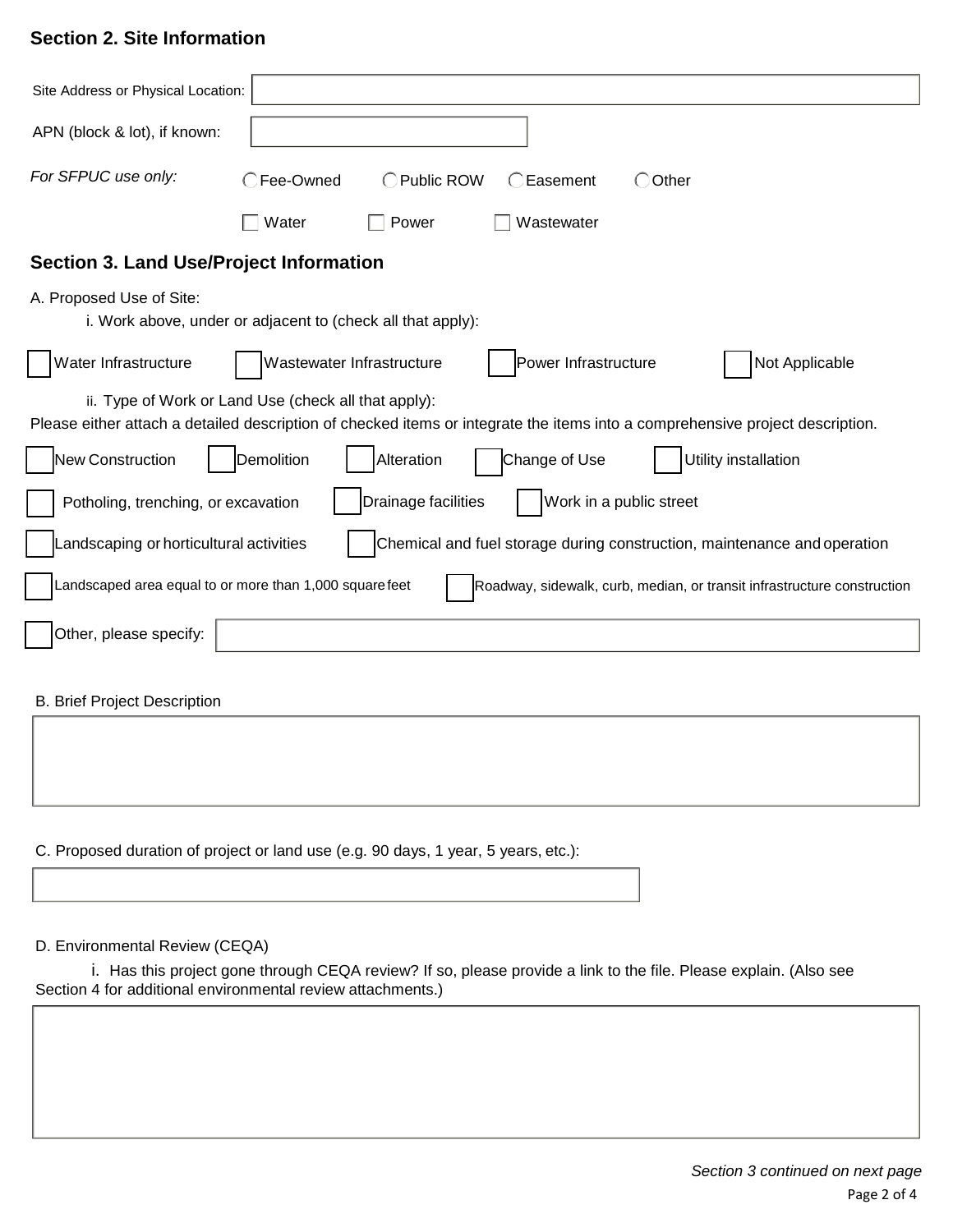ii. Other Project Attributes (check all that apply):

For all items checked below, please describe the specifications of any equipment and features to be installed, used or removed. Also describe the impact of any street closures and debris removal.

| <b>Exterior work</b><br>Alter exterior appearance of a structure <sup>1</sup><br>Exterior work between March 1 and August 31                                                           |
|----------------------------------------------------------------------------------------------------------------------------------------------------------------------------------------|
| Excavation or other soil disturbance <sup>2</sup><br>Removal of trees or other vegetation<br>Emissions of fumes or dust                                                                |
| Closure of traffic lanes or other traffic controls<br>Night or weekend work<br>Hauling off spoils or demolition debris <sup>3</sup>                                                    |
| Boilers or generators larger than existing ones<br>Staging area needed for project equipment and materials <sup>4</sup>                                                                |
| Pile driving, jackhammering or particularlynoisy equipment<br>Increase in conveyance or treatment capacity                                                                             |
| Construction requiring heavy equipment work outside of existing facilities                                                                                                             |
| <sup>1</sup> Include original construction date and photos if over 40 years old<br><sup>2</sup> Provide dimensions of excavation (length/width/depth) or area (acres or sf) of grading |

- 3 Estimate volume/number of truck trips
- 4 Describe or provide location map

## **Section 4. Attachments List**

This section lists the most commonly required attachments in addition to the detailed explanation of the items you checked above. Your project is more likely to proceed on schedule if you provide as many of the following applicable attachments with your initial application as possible. Applicants must submit all completed attachments with the application and respond promptly to additional SFPUC requests for information; otherwise, the SFPUC may reject the application. Delays can be minimized with a well-prepared and detailed document.

**Project Description (required)**. Please attach a detailed project description that includes language describing the project objective, location, proposed use, work to be completed, facilities to be installed, nearby major SFPUC infrastructure, anticipated construction methods, equipment to be used (especially if heavy equipment is required), a proposed timeline for the work, and any other relevant details. You may integrate the detailed explanation of all checked items in Section 3 into one comprehensive project description document.

**Maps and Drawings (required).** Please submit the following drawings of the project:

**Existing Conditions Plan or Site Survey**: Include a clearly-labeled site and topographic survey. This should be done by a licensed surveyor. If a survey is not available, please provide a drawing with area corners and key locations such as roads, utilities, staging areas, spoils storage, trees, etc., marked by GPS coordinates (5 or 6 decimal degrees). Please also include a scale, with distances marked and key locations labeled.

**Proposed Site Plan(s):** Include the proposed layout of overall project site including staging areas. If your project is near major SFPUC infrastructure, the SFPUC requires that you include drawings prepared by a professional engineer or architect licensed by the State of California. These drawings must include a vicinity map, boundaries of the SFPUC right of way or other property (if applicable), location of major SFPUC infrastructure, a plan and cross-section of the proposed work. Please include elevation drawings of any new construction, grading or excavation. Drawings should identify maximum area of use requested (where applicable) and differentiate between temporary and long-term use. Please identify (1) any access routes or staging areas and (2) new or modified landscape areas and the total square footage (if applicable).